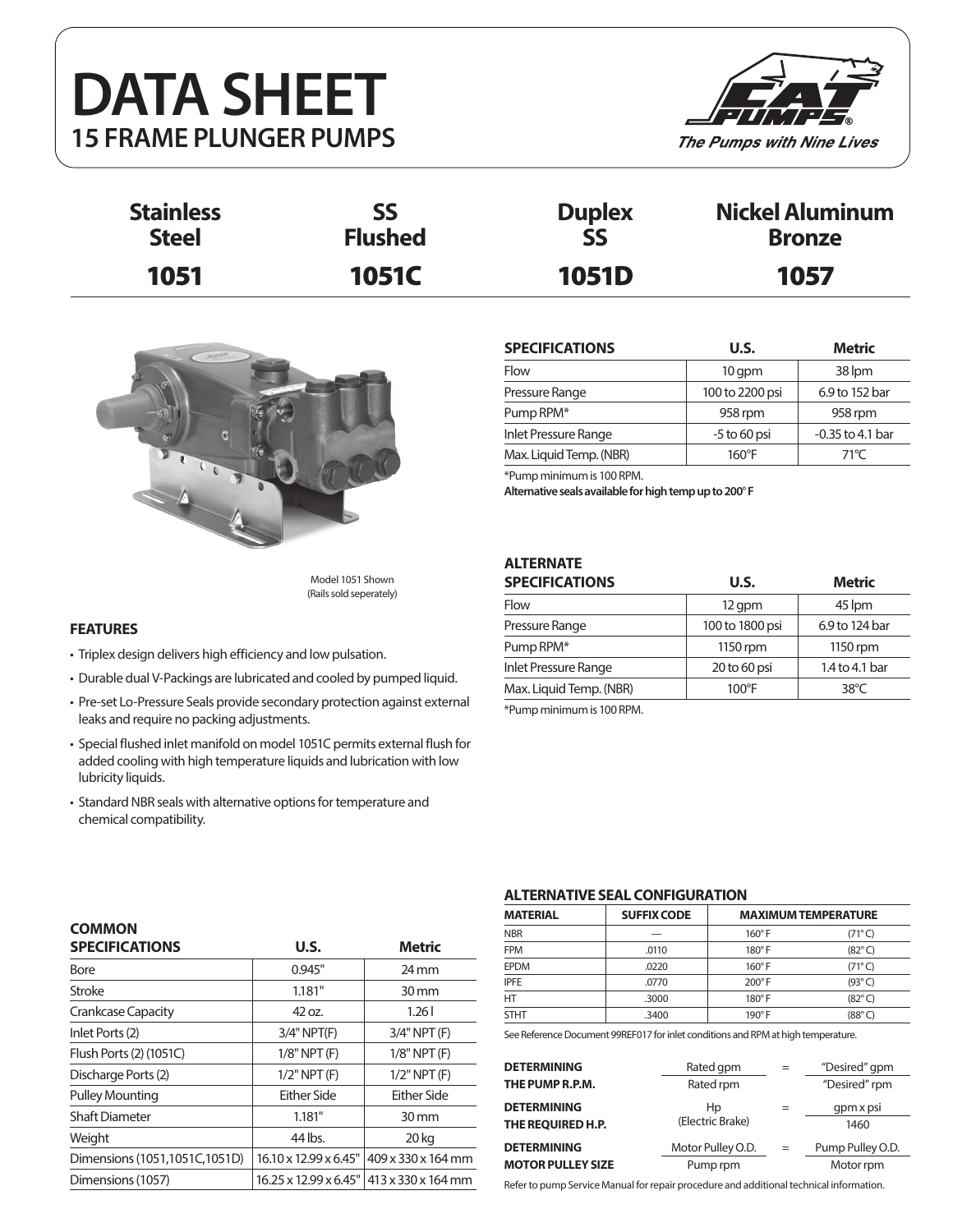# **PARTS LIST**

| <b>ITEM</b> |                          |                          |                          |                          | <b>DESCRIPTION</b>                                       | <b>QTY</b>     |
|-------------|--------------------------|--------------------------|--------------------------|--------------------------|----------------------------------------------------------|----------------|
|             | 1051/C/D                 | <b>MATL</b>              | 1057                     | <b>MATL</b>              |                                                          |                |
| 5           | 49651                    | S                        | 49651                    | S                        | Screw, HHC Sems (M8x20) (See Tech Bulletin 128)          | 8              |
| 8           | 134805                   | <b>ALE</b>               | 134805                   | <b>ALE</b>               | Cover, Bearing (See Tech Bulletin 128)                   | 2              |
| 9           | 855043                   | <b>FBR</b>               | 855043                   | <b>FBR</b>               | Shim, Split, Bearing Cover 2-Pc (See Tech Bulletin 128)  | 2/4            |
| 10          | 11340                    | <b>NBR</b>               | 11340                    | <b>NBR</b>               | O-Ring, Bearing Cover - 70D                              | $\overline{2}$ |
| 11          | 43495                    | <b>NBR</b>               | 43495                    | <b>NBR</b>               | Seal, Oil, Crankshaft                                    | 2              |
| 12          | 855044                   | S                        | 855044                   | S                        | Shim, Split, Bearing Cover 2-Pc (See Tech Bulletin 128)  | 0/4            |
| 15          | 39060                    | <b>STL</b>               | 39060                    | STL                      | Bearing, Roller                                          | $\overline{2}$ |
| 20          | 48600                    | <b>TNM</b>               | 48600                    | <b>TNM</b>               | Rod, Connecting Assembly [10/01]                         | 3              |
| 25          | 43494                    | <b>FCM</b>               | 43494                    | <b>FCM</b>               | Crankshaft, Dual End (M30)                               | 1              |
| 31          | 828710                   | PE                       | 828710                   | PE                       | Protector, Oil Cap w/Foam Gasket                         | $\mathcal{I}$  |
| 32          | 43211                    | ABS                      | 43211                    | ABS                      | Cap, Oil Filler                                          | 1              |
| 33          | 14177                    | <b>NBR</b>               | 14177                    | <b>NBR</b>               | O-Ring, Filler Cap - 70D                                 | $\mathbf{1}$   |
| 37          | 92241                    | PC                       | 92241                    | PC                       | Gauge, Oil, Bubble w/Gasket - 80D                        | $\mathbf{1}$   |
| 38          | 44428                    | <b>NBR</b>               | 44428                    | <b>NBR</b>               | Gasket, Flat, Oil Gauge - 80D                            | 1              |
| 40          | 92542                    | S                        | 92542                    | S                        | Screw, HHC Sems (M6x20)                                  | 4              |
| 48          | 25625                    | <b>STCP</b>              | 25625                    | <b>STCP</b>              | Plug, Drain (1/4"x19BSP)                                 | 1              |
| 49          | 23170                    | <b>NBR</b>               | 23170                    | <b>NBR</b>               | O-Ring, Drain Plug - 70D                                 | $\mathbf{1}$   |
| 50          | 133576                   | <b>ALE</b>               | 133576                   | <b>ALE</b>               | Cover, Rear (See Tech Bulletin 118)                      | 1              |
| 51          | 44834                    | <b>NBR</b>               | 44834                    | <b>NBR</b>               | O-Ring, Rear Cover - 70D                                 | $\mathbf{1}$   |
| 53          | 134848                   | <b>ALE</b>               | 134848                   | <b>ALE</b>               | Crankcase (Inclds: 54, 55) (See Tech Bulletin 118, 128)  | $\mathbf{1}$   |
| 54          | 27488                    | S                        | 27488                    | S                        | Pin, Guide                                               | 2              |
| 55          | 44005                    | S                        | 44005                    | S                        | Stud, Manifold (M10x45) (See Tech Bulletin 128)          | $\overline{4}$ |
| 56          | 44664                    | POP                      | 44664                    | <b>POP</b>               | Pan, Oil                                                 | 1              |
| 64          | 43507                    | CM                       | 43507                    | <b>CM</b>                | Pin, Crosshead                                           | 3              |
| 65          | 48892                    | <b>SSHB</b>              | 45258                    | SSZZ                     | Rod, Plunger                                             | 3              |
| 69          | 126592                   | <b>STCPR</b>             | 126592                   | <b>STCPR</b>             | Washer, Oil Seal                                         | 3              |
| 70          | 43500                    | <b>NBR</b>               | 43500                    | <b>NBR</b>               | Seal, Oil, Crankcase - 80D                               | 3              |
| 75          | 43506                    | S                        | 43506                    | S                        | Slinger, Barrier                                         | 3              |
| 88          | 45675                    | S                        | 45675                    | S                        | Washer, Keyhole                                          | 3              |
| 89          | 45879                    | SS                       | 45879                    | SS                       | Collar, Spacer                                           | 3              |
| 90          | 43552                    | CC                       | 43552                    | CC                       | Plunger (M24x77)                                         | 3              |
| 95          | 89651                    | SS                       | 89651                    | SS                       | Stud, Plunger Retainer (M6x70)                           | 3              |
| 96          | 43235                    | PTFE                     | 43235                    | PTFE                     | Back-up-Ring, Plunger Retainer                           | 3              |
| 97          | 17399                    | <b>NBR</b>               | 17399                    | <b>NBR</b>               | O-Ring, Plunger Retainer - 80D                           | 3              |
| 98          | 44041                    | SS                       | 44041                    | SS                       | Gasket, Plunger Retainer                                 | 3              |
| 99          | 44031                    | SS                       | 44031                    | SS                       | Retainer, Plunger (M6)                                   | 3              |
| 100         | 855001                   | POP                      | 855001                   | POP                      | Retainer, Seal 2-Pc [07/05] (See Tech Bulletin 098)      | 3              |
| 101         | 43554                    | $\overline{\phantom{0}}$ | 43554                    | $\qquad \qquad$          | Wick, Long Tab                                           | 3              |
| 106         | 44035                    | <b>NBR</b>               | 44035                    | <b>NBR</b>               | Seal, LPS w/SS-Spg                                       | 3              |
| 120         | 49286                    | <b>SSNP</b>              | 49286                    | SSNP                     | Case, Seal [07/05]                                       | 3              |
| 121         | 14762                    | <b>NBR</b>               | 14762                    | <b>NBR</b>               | O-Ring, Seal Case - 70D                                  | 3              |
|             |                          |                          |                          | D                        |                                                          | 3              |
| 126         | 48389                    | D<br>SS                  | 48389                    |                          | Adapter, Female (See Tech Bulletin 087)                  |                |
|             | 45073                    |                          | 45073                    | SS<br><b>STG</b>         | Adapter, Female (See Tech Bulletin 087)<br>V-Packing     | 3              |
| 127         | 103692                   | <b>STG</b>               | 103692                   |                          | Adapter, Male                                            | 6              |
| 128         | 45074<br>44382           | SS<br>SS                 | 45074<br>44562           | SS                       | Plug, Inlet [3/4" NPT(M)]                                | 3              |
| 139         |                          |                          |                          | <b>NAB</b>               |                                                          | $\mathbf{1}$   |
| 162         | 43248                    | PTFE                     | 43248                    | PTFE                     | Back-up-Ring, Valve Seat                                 | 6              |
| 163         | 43249                    | <b>NBR</b>               | 43249                    | <b>NBR</b>               | O-Ring, Seat - 80D                                       | 6              |
| 164         | 44037                    | SS                       | 44037                    | $\mathsf{SS}\xspace$     | Seat                                                     | 6              |
| 166         | 48793<br>$\ddagger$      | SS                       | 48793<br>$\ddagger$      | SS                       | Valve                                                    | 6              |
| 167         | 44039                    | SS                       | 44039                    | SS                       | Spring, Valve                                            | 6              |
| 168         | 44564                    | <b>PVDF</b>              | 44564                    | <b>PVDF</b>              | Retainer, Spring                                         | 6              |
| 171         | $\overline{\phantom{0}}$ |                          | 44832                    | S                        | Coil Spring, Valve Plug (1057 Only)                      | 6              |
| 172         | 17617                    | <b>NBR</b>               | 17617                    | <b>NBR</b>               | O-Ring, Valve Plug                                       | 6              |
| 174         | 49293                    | SS                       | 44831                    | <b>NAB</b>               | Plug, Valve                                              | 6              |
| 185         | 134823                   | SS                       | 46706                    | <b>NAB</b>               | Head, Manifold [8/18]                                    | 1              |
|             | 49188                    | SS                       | $\overline{\phantom{0}}$ |                          | Head, Manifold, Flushed (1/8" Flushed Port) (1051C Only) | $\mathbf{1}$   |
|             | 134824                   | SSD                      | —                        | $\overline{\phantom{0}}$ | Head, Manifold (1051D Only) [8/18]                       | $\mathbf{1}$   |
| 192         | 15847                    | S                        | 15847                    | S                        | Lockwasher (M10)                                         | 4              |
| 194         | 81258                    | S                        | 81258                    | S                        | Nut, Hex (M10)                                           | 4              |
| 250         | 855047                   | <b>NY</b>                | 855047                   | <b>NY</b>                | Protector, Shaft w/Two Screws (See Tech Bulletin 128)    | $\mathbf{1}$   |

**Bold print part numbers are unique to a particular pump model.** Italics are optional items.

[] Date of latest production change. † Production parts different from service parts.

R components comply with RoHS Directive. \*Review individual parts in each kit for material code identification.

View Tech Bulletins 024, 035, 036, 043, 046, 049, 052, 053, 072, 074, 083, 087, 089, 098, 118 and 128 for additional information.

MATERIAL CODES (Not Part of Part Number): ABS=ABS Plastic ALE=Aluminum Epoxy CC=Ceramic CM=Chrome-moly D=Acetal EPDM=Ethylene Propylene Diene Monomer FBR=Fiber FCM=Forged Chrome-moly FPM=Fluorocarbon HT=High Temp. IPFE=I-Perfluoroelastomer NAB=Nickel Aluminum Bronze NBR=Medium Nitrile (Buna-N) NY=Nylon PC=Polycarbonate PE=Ployethylene POP=Polypropylene PTFE=Pure Polytetrafluoroethylene PVDF=Polyvinylidene Fluoride S=304SS SS=316SS SSD= Duplex SS SSHB=316SS/High Strength Brass SSZZ=316SS/Zamak STCP=Steel/Chrome Plated STG=Special Blend PTFE White STHT=Special PTFE/High Temp SSNP=316SS/Nickel Plated STL=Steel TNM=Special High Strength

**Standard and optional Seal Kits and Valve Kits listed on pages 3 and 4. Optional Parts and Accessories and Service parts listed on Page 3.**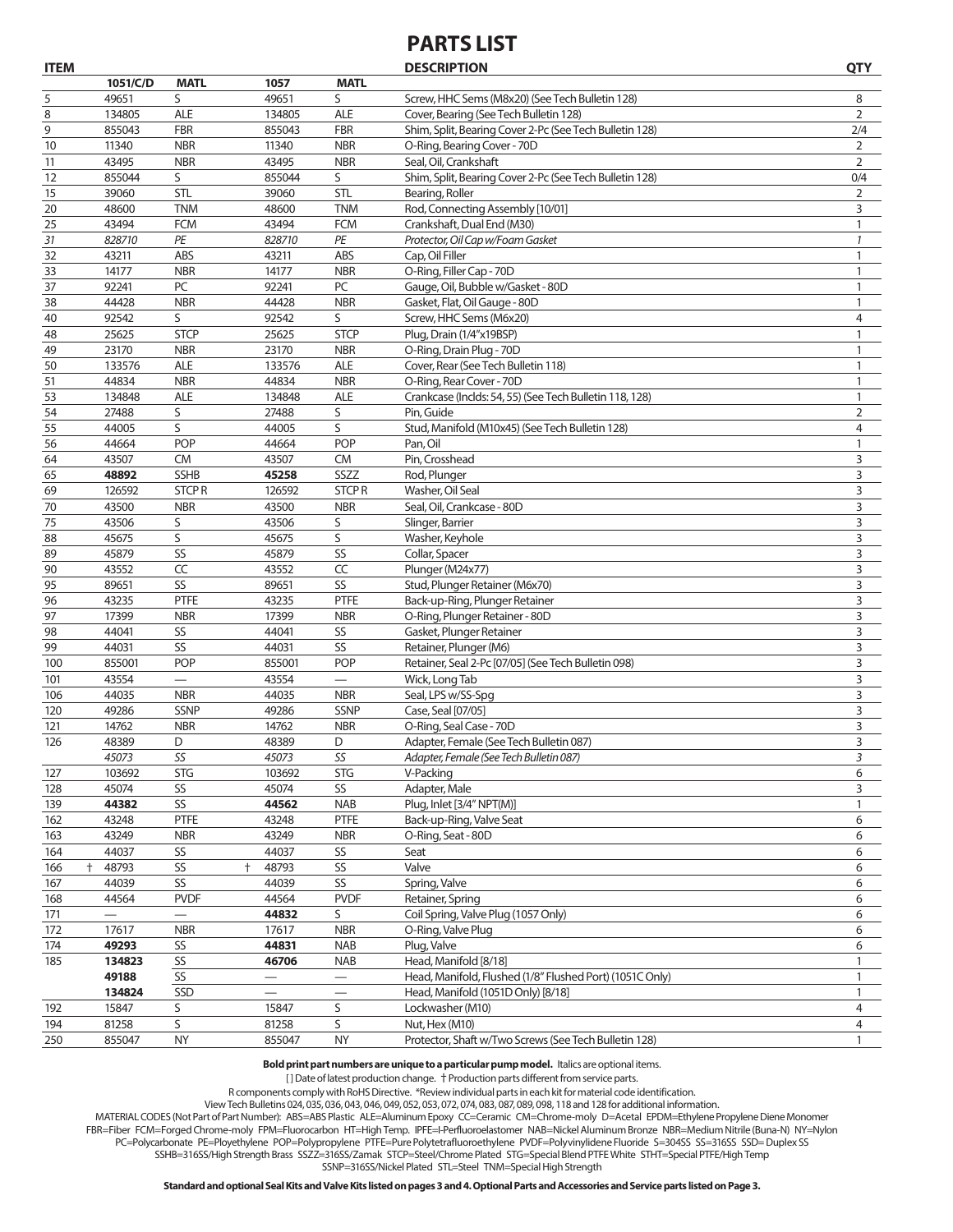

## **OPTIONAL PARTS AND ACCESSSORIES**

| <b>PART</b> | <b>DESCRIPTION</b>                                      | OT۱ |
|-------------|---------------------------------------------------------|-----|
| 30067       | Key (M8 x 7.5 x 25)                                     |     |
| 30264       | Mount, Direct                                           |     |
| 30613       | Assy, Rail (See Dimensional Drawing)                    |     |
| 990550      | Assy, Rail for Diesel/Gas (See Dimensional Drawing)     |     |
| 76513       | Assy, Rail (See Dimensional Drawing)                    |     |
| 30059       | Hub, "H" 30mm (M8 Keyway)                               |     |
| 34334       | Kit, Oil Drain (3/8" x 24") (See Individual Data Sheet) |     |
| 33006       | Socket, Seal Case (1/2" drive)                          |     |
| 30696       | Pliers, Reverse                                         |     |
|             |                                                         |     |

## **SERVICE PARTS**

| <b>PART</b> | <b>DESCRIPTION</b>                                   | OTY |
|-------------|------------------------------------------------------|-----|
| 33916       | Seal Kit – Standard                                  |     |
| 34387       | Valve Kit – Standard                                 | 2   |
| 6107        | Oil, Bottle (21 oz) ISO 68 Hydraulic                 |     |
| 6119        | Lubricate, Antiseize (2 oz.) (See Tech Bulletin 095) |     |
|             | Models 1051, 1051C, 1051D                            |     |
| 6124        | Gasket, Liquid (3 oz.)                               |     |
| 816771      | Head, Complete w/NBR seals and o-rings Model 1051    |     |
| 818333      | Head, Complete w/NBR seals and o-rings Model 1051C   |     |
| 818442      | Head, Complete w/NBR seals and o-rings Model 1051D   |     |
| 815261      | Head, Complete w/NBR seals and o-rings Model 1057    |     |